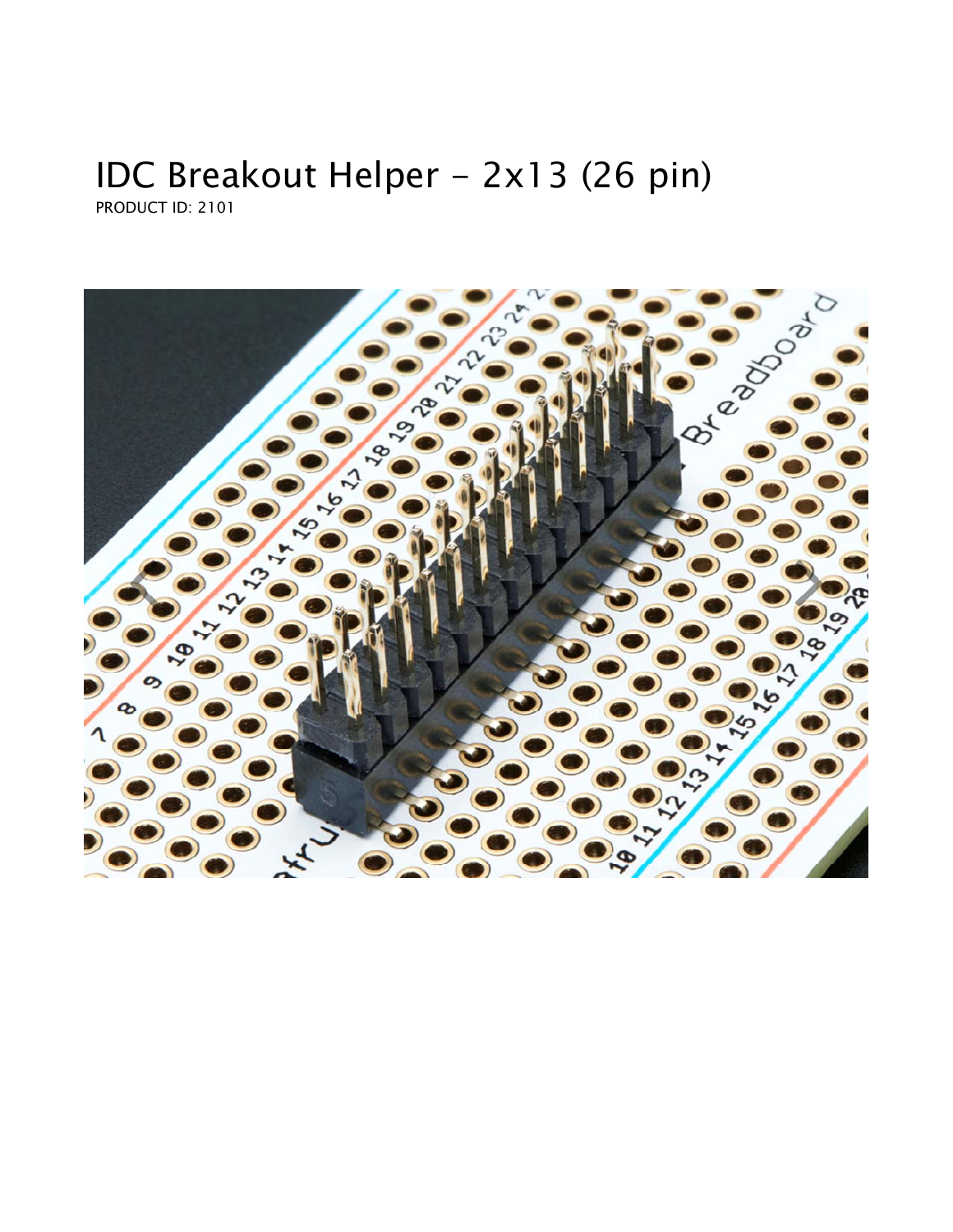## **DESCRIPTION**

The "poor woman's" Raspberry Pi cobbler! This combo of 2x13 pin (0.1 spaced) header and socket is for our popular GPIO Ribbon Cable for Raspberry Pi Model A and B. It comes in two parts, a 'pin-through' socket and a male header. The socket straddles the center of a breadboard or Perma-Proto and then header plugs into the top of the socket. Since IDC cables are so standard, but a royal pain to use with breadboards, this is a good and cheap hack for prototyping. Works best when soldered in place. We have used these to prototype on a solderless breadboard but some customers report their breadboards don't play nice with the shorter pins so your mileage may vary

Each order comes with one socket and one header. Breadboard, Perma Proto and IDC cable not included!

We also have helpers for:

- $\cdot$  2x20 Pins
- $\cdot$  2x16 Pins
- 2x8 Pins
- 2x5 Pins
- $\cdot$  2x3 Pins